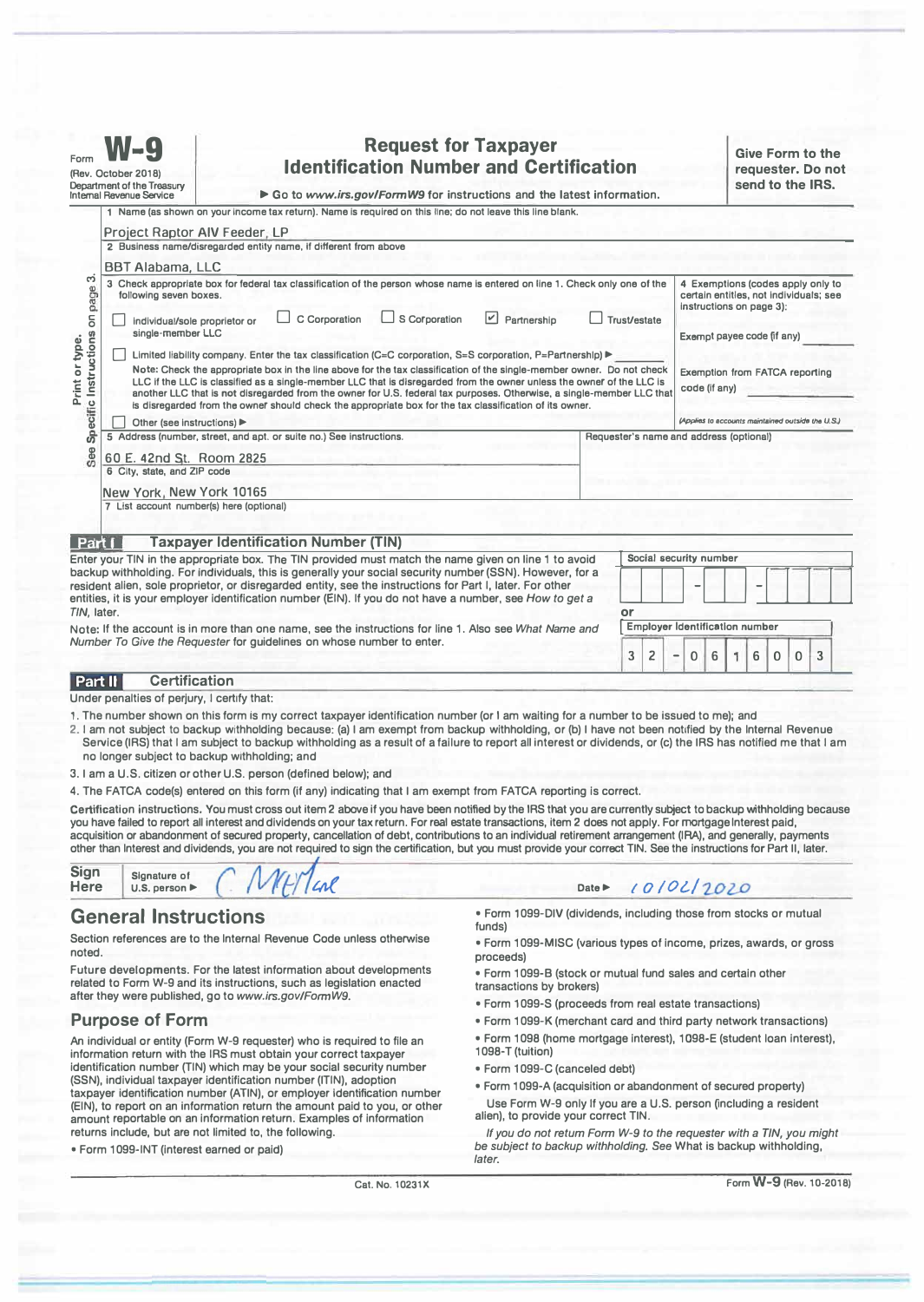By signing the filled-out form, you:

1. Certify that the TIN you are giving is correct (or you are waiting for a number to be issued),

2. Certify that you are not subject to backup withholding, or

3. Claim exemption from backup withholding if you are a U.S. exempt payee. If applicable, you are also certifying that as a U.S. person, your allocable share of any partnership income from a U.S. trade or business is not subject to the withholding tax on foreign partners' share of effectively connected income, and

4. Certify that FATCA code(s) entered on this form (if any) indicating that you are exempt from the FATCA reporting, is correct. See What is FATCA reporting, later, for further information.

Note: If you are a U.S. person and a requester gives you a form other than Form W-9 to request your TIN, you must use the requester's form if It is substantially similar to this Form W-9.

Definition of a U.S. person. For federal tax purposes, you are considered a U.S. person if you are:

. An individual who is a U.S. citizen or U.S. resident alien;

• A partnership, corporation, company, or association created or organized in the United States or under the laws of the United States;

• An estate (other than a foreign estate); or

• A domestic trust (as defined in Regulations section 301.7701-7).

Special rules for partnerships. Partnerships that conduct a trade or business in the United States are generally required to pay a withholding tax under section 1446 on any foreign partners' share of effectively connected taxable income from such business. Further, in certain cases where a Form W-9 has not been received, the rules under section 1446 require a partnership to presume that a partner is a foreign person, and pay the section 1446 withholding tax. Therefore, if you are a U.S. person that is a partner in a partnership conducting a trade or business in the United States, provide Form W-9 to the partnership to establish your U.S. status and avoid section 1446 withholding on your share of partnership income.

In the cases below, the following person must give Form W-9 to the partnership for purposes of establishing its U.S. status and avoiding withholding on its allocable share of net income from the partnership conducting a trade or business in the United States.

. In the case of a disregarded entity with a U.S. owner, the U.S. owner of the disregarded entity and not the entity;

. In the case of a grantor trust with a U.S. grantor or other U.S. owner, generally, the U.S. grantor or other U.S. owner of the grantor trust and not the trust; and

. In the case of a U.S. trust (other than a grantor trust), the U.S. trust (other than a grantor trust) and not the beneficiaries of the trust.

Foreign person. If you are a foreign person or the U.S. branch of a foreign bank that has elected to be treated as a U.S. person, do not use Form W-9. Instead, use the appropriate Form W-8 or Form 8233 (see Pub. 515, Withholding of Tax on Nonresident Aliens and Foreign **Fntities)** 

Nonresident alien who becomes a resident alien. Generally, only a nonresident alien individual may use the terms of a tax treaty to reduce or eliminate U.S. tax on certain types of income. However, most tax treaties contain a provision known as a "saving clause." Exceptions specified in the saving clause may permit an exemption from tax to continue for certain types of income even after the payee has otherwise become a U.S. resident alien for tax purposes.

If you are a U.S. resident alien who is relying on an exception contained in the saving clause of a tax treaty to claim an exemption<br>from U.S. tax on certain types of income, you must attach a statement<br>to Form W-9 that specifies the following five items.

1. The treaty country. Generally, this must be the same treaty under which you claimed exemption from tax as a nonresident alien.

2. The treaty article addressing the income.

3. The article number (or location) in the tax treaty that contains the saving clause and its exceptions.

4. The type and amount of income that qualifies for the exemption from tax.

5. Sufficient facts to justify the exemption from tax under the terms of the treaty article.

Example. Article 20 of the U.S.-China income tax treaty allows an exemption from tax for scholarship income received by a Chinese student temporarily present in the United States. Under U.S. law, this student will become a resident alien for tax purposes if his or her stay in the United States exceeds 5 calendar years. However, paragraph 2 of the first Protocol to the U.S.-China treaty (dated April 30, 1984) allows the provisions of Article 20 to continue to apply even after the Chinese student becomes a resident alien of the United States. A Chinese student who qualifies for this exception (under paragraph 2 of the first protocol) and is relying on this exception to claim an exemption from tax on his or her scholarship or fellowship income would attach to Form W-9 a statement that includes the information described above to support that exemption.

If you are a nonresident alien or a foreign entity, give the requester the appropriate completed Form W-8 or Form 8233.

### **Backup Withholding**

What is backup withholding? Persons making certain payments to you what is used certain conditions withhold and pay to the IRS 24% of such<br>payments. This is called "backup withholding." Payments that may be<br>subject to backup withholding include interest, tax-exempt interest, dividends, broker and barter exchange transactions, rents, royalties, nonemployee pay, payments made in settlement of payment card and third party network transactions, and certain payments from fishing boat operators. Real estate transactions are not subject to backup withholding

You will not be subject to backup withholding on payments you receive if you give the requester your correct TIN, make the proper certifications, and report all your taxable interest and dividends on your tax return.

Payments you receive will be subject to backup withholding if:

1. You do not furnish your TIN to the requester,

2. You do not certify your TIN when required (see the instructions for Part II for details).

3. The IRS tells the requester that you furnished an incorrect TIN,

4. The IRS tells you that you are subject to backup withholding because you did not report all your interest and dividends on your tax return (for reportable interest and dividends only), or

5. You do not certify to the requester that you are not subject to backup withholding under 4 above (for reportable interest and dividend accounts opened after 1983 only).

Certain payees and payments are exempt from backup withholding. See Exempt payee code, later, and the separate Instructions for the Requester of Form W-9 for more information

Also see Special rules for partnerships, earlier.

### **What is FATCA Reporting?**

The Foreign Account Tax Compliance Act (FATCA) requires a participating foreign financial institution to report all United States account holders that are specified United States persons. Certain payees are exempt from FATCA reporting. See Exemption from FATCA reporting code, later, and the Instructions for the Requester of Form W-9 for more information.

## **Updating Your Information**

You must provide updated information to any person to whom you claimed to be an exempt payee if you are no longer an exempt payee and anticipate receiving reportable payments in the future from this person. For example, you may need to provide updated information if you are a C corporation that elects to be an S corporation, or if you no longer are tax exempt. In addition, you must furnish a new Form W-9 if the name or TIN changes for the account; for example, if the grantor of a grantor trust dies.

#### **Penalties**

Failure to furnish TIN. If you fail to furnish your correct TIN to a requester, you are subject to a penalty of \$50 for each such failure unless your failure is due to reasonable cause and not to willful neglect.

Civil penalty for false information with respect to withholding. If you make a false statement with no reasonable basis that results in no backup withholding, you are subject to a \$500 penalty.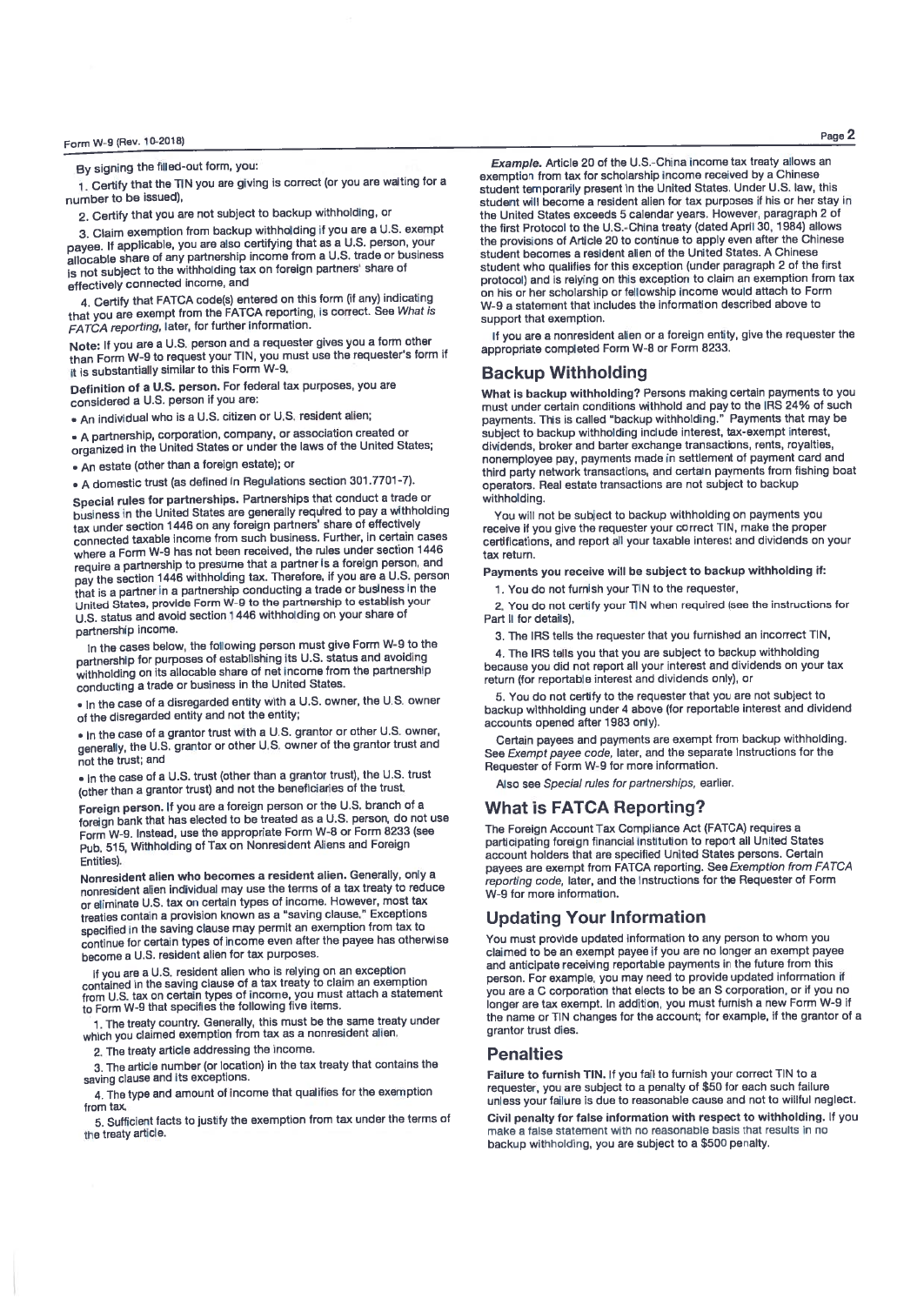Criminal penalty for falsifying information. Willfully falsifying certifications or affirmations may subject you to criminal penalties including fines and/or imprisonment.

Misuse of TINs. If the requester discloses or uses TINs in violation of federal law, the requester may be subject to civil and criminal penalties.

# **Specific Instructions**

#### Line 1

You must enter one of the following on this line; do not leave this line blank. The name should match the name on your tax return.

If this Form W-9 is for a joint account (other than an account maintained by a foreign financial institution (FFI)), list first, and then circle, the name of the person or entity whose number you entered in Part I of Form W-9. If you are providing Form W-9 to an FFI to document a joint account, each holder of the account that is a U.S. person must provide a Form W-9.

a. Individual. Generally, enter the name shown on your tax return. If you have changed your last name without informing the Social Security Administration (SSA) of the name change, enter your first name, the last name as shown on your social security card, and your new last name.

Note: ITIN applicant: Enter your individual name as it was entered on your Form W-7 application, line 1a. This should also be the same as the name you entered on the Form 1040/1040A/1040EZ you filed with your application.

b. Sole proprietor or single-member LLC. Enter your individual name as shown on your 1040/1040A/1040EZ on line 1. You may enter your business, trade, or "doing business as" (DBA) name on line 2.

c. Partnership, LLC that is not a single-member LLC. C corporation, or S corporation. Enter the entity's name as shown on the entity's tax return on line 1 and any business, trade, or DBA name on line 2

d. Other entities. Enter your name as shown on required U.S. federal tax documents on line 1. This name should match the name shown on the charter or other legal document creating the entity. You may enter any business, trade, or DBA name on line 2.

e. Disregarded entity. For U.S. federal tax purposes, an entity that is disregarded as an entity separate from its owner is treated as a "disregarded entity." See Regulations section 301.7701-2(c)(2)(iii). Enter the owner's name on line 1. The name of the entity entered on line 1 should never be a disregarded entity. The name on line 1 should be the name shown on the income tax return on which the income should be reported. For example, if a foreign LLC that is treated as a disregarded entity for U.S. federal tax purposes has a single owner that is a U.S. person, the U.S. owner's name is required to be provided on line 1. If the direct owner of the entity is also a disregarded entity, enter the first owner that is not disregarded for federal tax purposes. Enter the disregarded entity's name on line 2, "Business name/disregarded entity name." If the owner of the disregarded entity is a foreign person, the owner must complete an appropriate Form W-8 instead of a Form W-9. This is the case even if the foreign person has a U.S. TIN.

#### Line 2

If you have a business name, trade name, DBA name, or disregarded entity name, you may enter it on line 2.

#### Line 3

Check the appropriate box on line 3 for the U.S. federal tax classification of the person whose name is entered on line 1. Check only one box on line 3.

| IF the entity/person on line 1 is<br>$a(n) \ldots$                                                                                                                                                                                                                                                                   | THEN check the box for                                                                                                                   |  |  |  |  |
|----------------------------------------------------------------------------------------------------------------------------------------------------------------------------------------------------------------------------------------------------------------------------------------------------------------------|------------------------------------------------------------------------------------------------------------------------------------------|--|--|--|--|
| • Corporation                                                                                                                                                                                                                                                                                                        | Corporation                                                                                                                              |  |  |  |  |
| · Individual<br>Sole proprietorship, or<br>Single-member limited liability<br>company (LLC) owned by an<br>individual and disregarded for U.S.<br>federal tax purposes.                                                                                                                                              | Individual/sole proprietor or single-<br>member LLC                                                                                      |  |  |  |  |
| • LLC treated as a partnership for<br>U.S. federal tax purposes,<br>• LLC that has filed Form 8832 or<br>2553 to be taxed as a corporation,<br>or<br>• LLC that is disregarded as an<br>entity separate from its owner but<br>the owner is another LLC that is<br>not disregarded for U.S. federal tax.<br>purposes. | Limited liability company and enter<br>the appropriate tax classification.<br>(P= Partnership; C= C corporation;<br>or S= S corporation) |  |  |  |  |
| • Partnership                                                                                                                                                                                                                                                                                                        | Partnership                                                                                                                              |  |  |  |  |
| • Trust/estate                                                                                                                                                                                                                                                                                                       | Trust/estate                                                                                                                             |  |  |  |  |

## **Line 4, Exemptions**

If you are exempt from backup withholding and/or FATCA reporting, enter in the appropriate space on line 4 any code(s) that may apply to vou.

#### Exempt payee code.

· Generally, individuals (including sole proprietors) are not exempt from backup withholding.

**Except as provided below, corporations are exempt from backup** withholding for certain payments, including interest and dividends.

· Corporations are not exempt from backup withholding for payments made in settlement of payment card or third party network transactions.

. Corporations are not exempt from backup withholding with respect to attorneys' fees or gross proceeds paid to attorneys, and corporations that provide medical or health care services are not exempt with respect to payments reportable on Form 1099-MISC.

The following codes identify payees that are exempt from backup withholding. Enter the appropriate code in the space in line 4.

1-An organization exempt from tax under section 501(a), any IRA, or a custodial account under section 403(b)(7) if the account satisfies the requirements of section 401(f)(2)

2-The United States or any of its agencies or instrumentalities 3-A state, the District of Columbia, a U.S. commonwealth or

possession, or any of their political subdivisions or instrumentalities

4-A foreign government or any of its political subdivisions, agencies, or instrumentalities

#### 5-A corporation

6-A dealer in securities or commodities required to register in the United States, the District of Columbia, or a U.S. commonwealth or possession

7-A futures commission merchant registered with the Commodity **Futures Trading Commission** 

-A real estate investment trust

9-An entity registered at all times during the tax year under the Investment Company Act of 1940

10-A common trust fund operated by a bank under section 584(a)

11-A financial institution

12-A middleman known in the investment community as a nominee or custodian

13-A trust exempt from tax under section 664 or described in section 4947

Page 3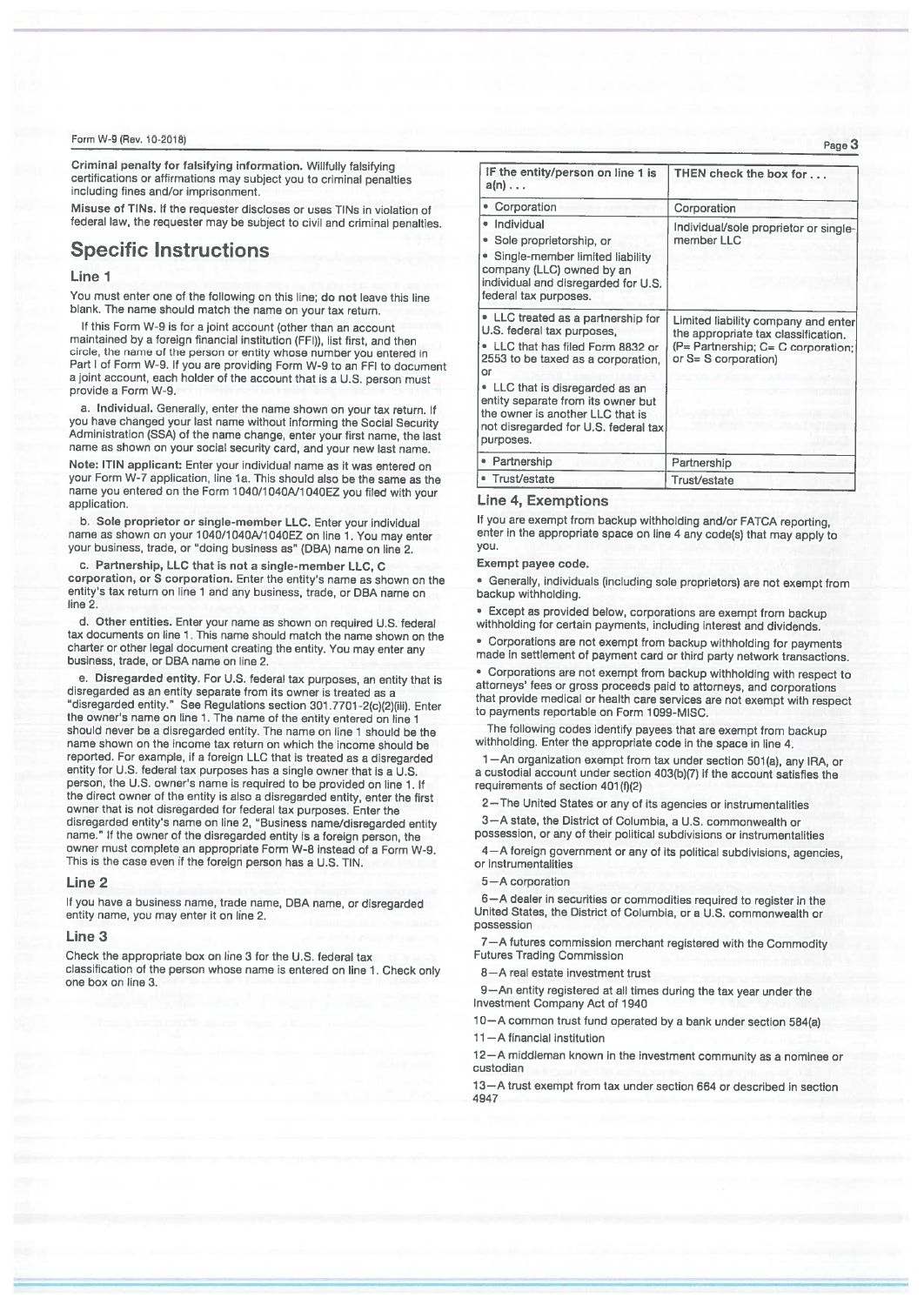Ī

The following chart shows types of payments that may be exempt from backup withholding. The chart applies to the exempt payees listed above, 1 through 13.

| IF the payment is for $\dots$                                                         | THEN the payment is exempt<br>for $\dots$                                                                                                                                                                                       |  |  |  |  |  |
|---------------------------------------------------------------------------------------|---------------------------------------------------------------------------------------------------------------------------------------------------------------------------------------------------------------------------------|--|--|--|--|--|
| interest and dividend payments                                                        | All exempt payees except<br>for 7                                                                                                                                                                                               |  |  |  |  |  |
| <b>Broker transactions</b>                                                            | Exempt payees 1 through 4 and 6<br>through 11 and all C corporations.<br>S corporations must not enter an<br>exempt payee code because they<br>are exempt only for sales of<br>noncovered securities acquired<br>prior to 2012. |  |  |  |  |  |
| Barter exchange transactions and<br>patronage dividends                               | Exempt payees 1 through 4                                                                                                                                                                                                       |  |  |  |  |  |
| Payments over \$600 required to be<br>reported and direct sales over<br>\$5,000       | Generally, exempt payees<br>1 through $5^2$                                                                                                                                                                                     |  |  |  |  |  |
| Payments made in settlement of<br>payment card or third party network<br>transactions | Exempt payees 1 through 4                                                                                                                                                                                                       |  |  |  |  |  |

<sup>1</sup> See Form 1099-MISC, Miscellaneous Income, and its instructions.

<sup>2</sup> However, the following payments made to a corporation and<br>reportable on Form 1099-MISC are not exempt from backup withholding: medical and health care payments, attorneys' fees, gross proceeds paid to an attorney reportable under section 6045(f), and payments for services paid by a federal executive agency.

Exemption from FATCA reporting code. The following codes identify payees that are exempt from reporting under FATCA. These codes apply to persons submitting this form for accounts maintained outside of the United States by certain foreign financial institutions. Therefore, if you are only submitting this form for an account you hold in the United<br>States, you may leave this field blank. Consult with the person requesting this form if you are uncertain if the financial institution is subject to these requirements. A requester may indicate that a code is not required by providing you with a Form W-9 with "Not Applicable" (or any similar indication) written or printed on the line for a FATCA exemption code.

A-An organization exempt from tax under section 501(a) or any individual retirement plan as defined in section 7701(a)(37)

B-The United States or any of its agencies or instrumentalities

C-A state, the District of Columbia, a U.S. commonwealth or possession, or any of their political subdivisions or instrumentalities

D-A corporation the stock of which is regularly traded on one or more established securities markets, as described in Regulations section 1.1472-1(c)(1)(i)

E-A corporation that is a member of the same expanded affiliated group as a corporation described in Regulations section 1.1472-1(c)(1)(i)

F-A dealer in securities, commodities, or derivative financial instruments (including notional principal contracts, futures, forwards. and options) that is registered as such under the laws of the United States or any state

G-A real estate investment trust

H-A regulated investment company as defined in section 851 or an entity registered at all times during the tax year under the Investment Company Act of 1940

I-A common trust fund as defined in section 584(a)

J-A bank as defined in section 581

K-A broker

L-A trust exempt from tax under section 664 or described in section 4947(a)(1)

Page 4

M-A tax exempt trust under a section 403(b) plan or section 457(g) nlan

Note: You may wish to consult with the financial institution requesting this form to determine whether the FATCA code and/or exempt payee code should be completed.

#### $l$  ine  $5$

Enter your address (number, street, and apartment or suite number). This is where the requester of this Form W-9 will mail your information returns. If this address differs from the one the requester already has on file, write NEW at the top. If a new address is provided, there is still a chance the old address will be used until the payor changes your address in their records.

#### Line 6

Enter your city, state, and ZIP code.

## Part I. Taxpayer Identification Number (TIN)

Enter your TIN in the appropriate box. If you are a resident alien and you do not have and are not eligible to get an SSN, your TIN is your IRS individual taxpayer identification number (ITIN). Enter it in the social security number box. If you do not have an ITIN, see How to get a TIN below

If you are a sole proprietor and you have an EIN, you may enter either vour SSN or EIN.

If you are a single-member LLC that is disregarded as an entity separate from its owner, enter the owner's SSN (or EIN, if the owner has one). Do not enter the disregarded entity's EIN. If the LLC is classified as a corporation or partnership, enter the entity's EIN.

Note: See What Name and Number To Give the Requester, later, for further clarification of name and TIN combinations.

How to get a TIN. If you do not have a TIN, apply for one immediately. To apply for an SSN, get Form SS-5, Application for a Social Security Card, from your local SSA office or get this form online at www.SSA.gov. You may also get this form by calling 1-800-772-1213. Use Form W-7, Application for IRS Individual Taxpayer Identification<br>Number, to apply for an ITIN, or Form SS-4, Application for Employer<br>Identification Number, to apply for an EIN. You can apply for an EIN online by accessing the IRS website at www.irs.gov/Businesses and clicking on Employer Identification Number (EIN) under Starting a Business. Go to www.irs.gov/Forms to view, download, or print Form W-7 and/or Form SS-4. Or, you can go to www.irs.gov/OrderForms to place an order and have Form W-7 and/or SS-4 mailed to you within 10 business days.

If you are asked to complete Form W-9 but do not have a TIN, apply for a TIN and write "Applied For" in the space for the TIN, sign and date the form, and give it to the requester. For interest and dividend payments, and certain payments made with respect to readily tradable instruments, generally you will have 60 days to get a TIN and give it to the requester before you are subject to backup withholding on payments. The 60-day rule does not apply to other types of payments. You will be subject to backup withholding on all such payments until you provide your TIN to the requester.

Note: Entering "Applied For" means that you have already applied for a TIN or that you intend to apply for one soon.

Caution: A disregarded U.S. entity that has a foreign owner must use the appropriate Form W-8.

## **Part II. Certification**

To establish to the withholding agent that you are a U.S. person, or resident alien, sign Form W-9. You may be requested to sign by the withholding agent even if item 1, 4, or 5 below indicates otherwise.

For a joint account, only the person whose TIN is shown in Part I should sign (when required). In the case of a disregarded entity, the person identified on line 1 must sign. Exempt payees, see Exempt payee code, earlier.

Signature requirements. Complete the certification as indicated in items 1 through 5 below.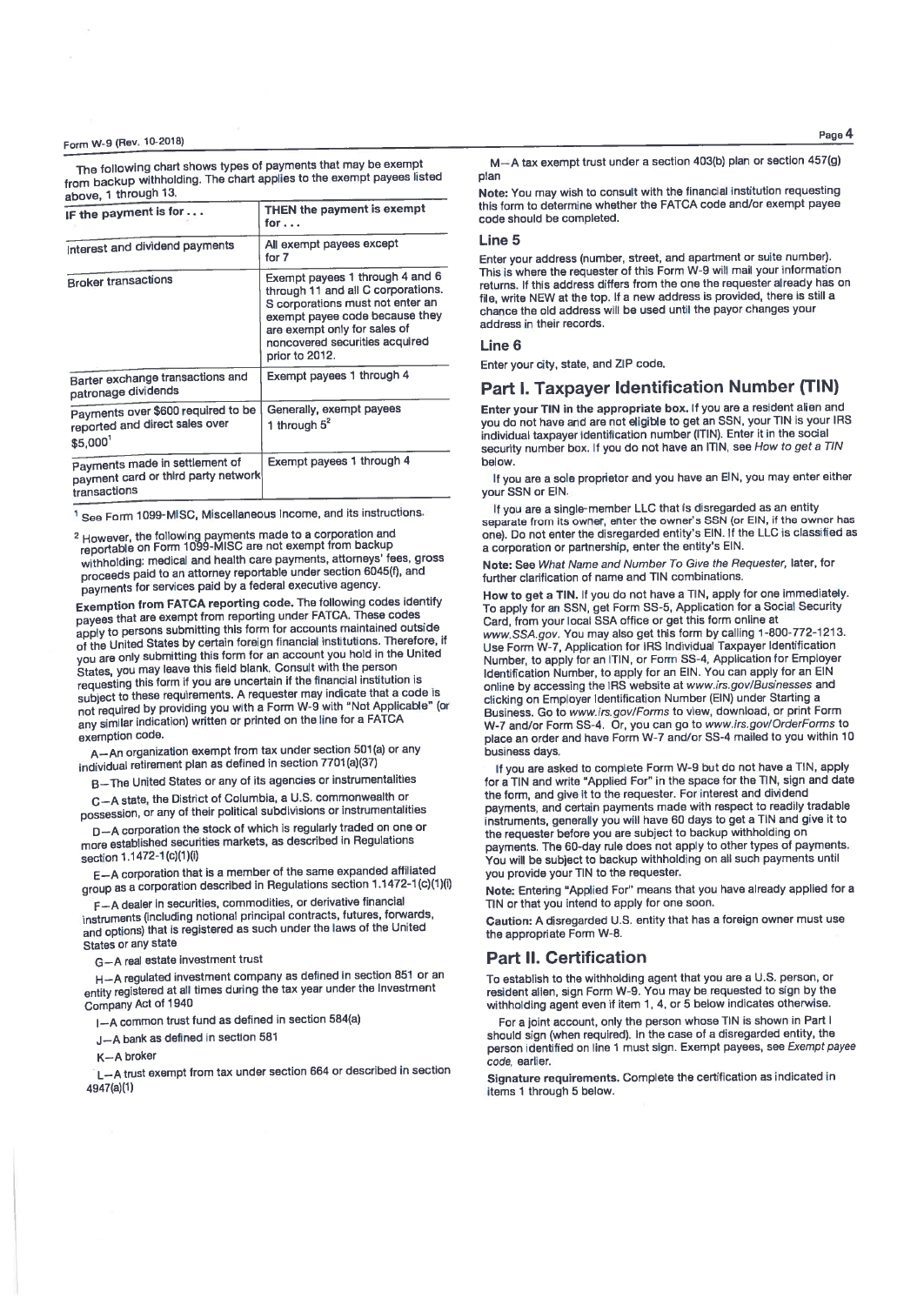1. Interest, dividend, and barter exchange accounts opened before 1984 and broker accounts considered active during 1983. You must give your correct TIN, but you do not have to sign the certification

2. Interest, dividend, broker, and barter exchange accounts opened after 1983 and broker accounts considered inactive during 1983. You must sign the certification or backup withholding will apply. If you are subject to backup withholding and you are merely providing your correct TIN to the requester, you must cross out item 2 in the certification before signing the form.

3. Real estate transactions. You must sign the certification. You may cross out item 2 of the certification.

4. Other payments. You must give your correct TIN, but you do not have to sign the certification unless you have been notified that you have previously given an incorrect TIN. "Other payments" include payments made in the course of the requester's trade or business for rents, royalties, goods (other than bills for merchandise), medical and health care services (including payments to corporations), payments to a nonemployee for services, payments made in settlement of payment card and third party network transactions, payments to certain fishing boat crew members and fishermen, and gross proceeds paid to attorneys (including payments to corporations).

5. Mortgage interest paid by you, acquisition or abandonment of secured property, cancellation of debt, qualified tuition program payments (under section 529), ABLE accounts (under section 529A), IRA, Coverdell ESA, Archer MSA or HSA contributions or distributions, and pension distributions. You must give your correct TIN, but you do not have to sign the certification.

# What Name and Number To Give the Requester

| For this type of account:                                                                                                | Give name and SSN of:                                                                            |
|--------------------------------------------------------------------------------------------------------------------------|--------------------------------------------------------------------------------------------------|
| 1. Individual                                                                                                            | The individual                                                                                   |
| 2. Two or more individuals (joint<br>account) other than an account<br>maintained by an FFI                              | The actual owner of the account or, if<br>combined funds, the first individual on<br>the account |
| 3. Two or more U.S. persons<br>(joint account maintained by an FFI)                                                      | Each holder of the account                                                                       |
| 4. Custodial account of a minor<br>(Uniform Gift to Minors Act)                                                          | The minor <sup>2</sup>                                                                           |
| 5, a. The usual revocable savings trust                                                                                  | The grantor-trustee                                                                              |
| (grantor is also trustee)<br>b. So-called trust account that is not<br>a legal or valid trust under state law            | The actual owner                                                                                 |
| 6. Sole proprietorship or disregarded<br>entity owned by an individual                                                   | The owner <sup>3</sup>                                                                           |
| 7. Grantor trust filing under Optional<br>Form 1099 Filing Method 1 (see<br>Regulations section 1.671-4(b)(2)(i)<br>(A)) | The grantor <sup>®</sup>                                                                         |
| For this type of account:                                                                                                | Give name and EIN of:                                                                            |
| 8. Disregarded entity not owned by an<br>individual                                                                      | The owner                                                                                        |
| 9. A valid trust, estate, or pension trust                                                                               | Legal entity <sup>®</sup>                                                                        |
| 10. Corporation or LLC electing<br>corporate status on Form 8832 or<br>Form 2553                                         | The corporation                                                                                  |
| 11. Association, club, religious,<br>charitable, educational, or other tax-<br>exempt organization                       | The organization                                                                                 |
| 12. Partnership or multi-member LLC<br>13. A broker or registered nominee                                                | The partnership<br>The broker or nominee                                                         |

| For this type of account:                                                                                                                                                                                  | Give name and EIN of: |
|------------------------------------------------------------------------------------------------------------------------------------------------------------------------------------------------------------|-----------------------|
| 14. Account with the Department of<br>Agriculture in the name of a public<br>entity (such as a state or local<br>government, school district, or<br>prison) that receives agricultural<br>program payments | The public entity     |
| 15. Grantor trust filing under the Form<br>1041 Filing Method or the Optional<br>Form 1099 Filing Method 2 (see<br>Deputations conting 1,871, 4(b)(2)(i)(R))                                               | The trust             |

<sup>1</sup> List first and circle the name of the person whose number you furnish. If only one person on a joint account has an SSN, that person's number must be furnished.

<sup>2</sup> Circle the minor's name and furnish the minor's SSN.

<sup>3</sup> You must show your individual name and you may also enter your<br>business or DBA name on the "Business name/disregarded entity" name line. You may use either your SSN or EIN (if you have one), but the IRS encourages you to use your SSN.

<sup>4</sup> List first and circle the name of the trust, estate, or pension trust. (Do not furnish the TIN of the personal representative or trustee unless the legal entity itself is not designated in the account title.) Also see Special rules for partnerships, earlier.

\*Note: The grantor also must provide a Form W-9 to trustee of trust.

Note: If no name is circled when more than one name is listed, the number will be considered to be that of the first name listed.

# **Secure Your Tax Records From Identity Theft**

Identity theft occurs when someone uses your personal information such as your name, SSN, or other identifying information, without your permission, to commit fraud or other crimes. An identity thief may use your SSN to get a job or may file a tax return using your SSN to receive a refund.

To reduce your risk: · Protect your SSN

- . Ensure your employer is protecting your SSN, and
- . Be careful when choosing a tax preparer.

If your tax records are affected by identity theft and you receive a notice from the IRS, respond right away to the name and phone number printed on the IRS notice or letter.

If your tax records are not currently affected by identity theft but you think you are at risk due to a lost or stolen purse or wallet, questionable credit card activity or credit report, contact the IRS Identity Theft Hotline at 1-800-908-4490 or submit Form 14039.

For more information, see Pub. 5027, Identity Theft Information for Taxpayers

Victims of identity theft who are experiencing economic harm or a systemic problem, or are seeking help in resolving tax problems that have not been resolved through normal channels, may be eligible for Taxpayer Advocate Service (TAS) assistance. You can reach TAS by calling the TAS toll-free case intake line at 1-877-777-4778 or TTY/TDD 1-800-829-4059.

Protect yourself from suspicious emails or phishing schemes. Phishing is the creation and use of email and websites designed to mimic legitimate business emails and websites. The most common act is sending an email to a user falsely claiming to be an established legitimate enterprise in an attempt to scam the user into surrendering private information that will be used for identity theft.

Page 5